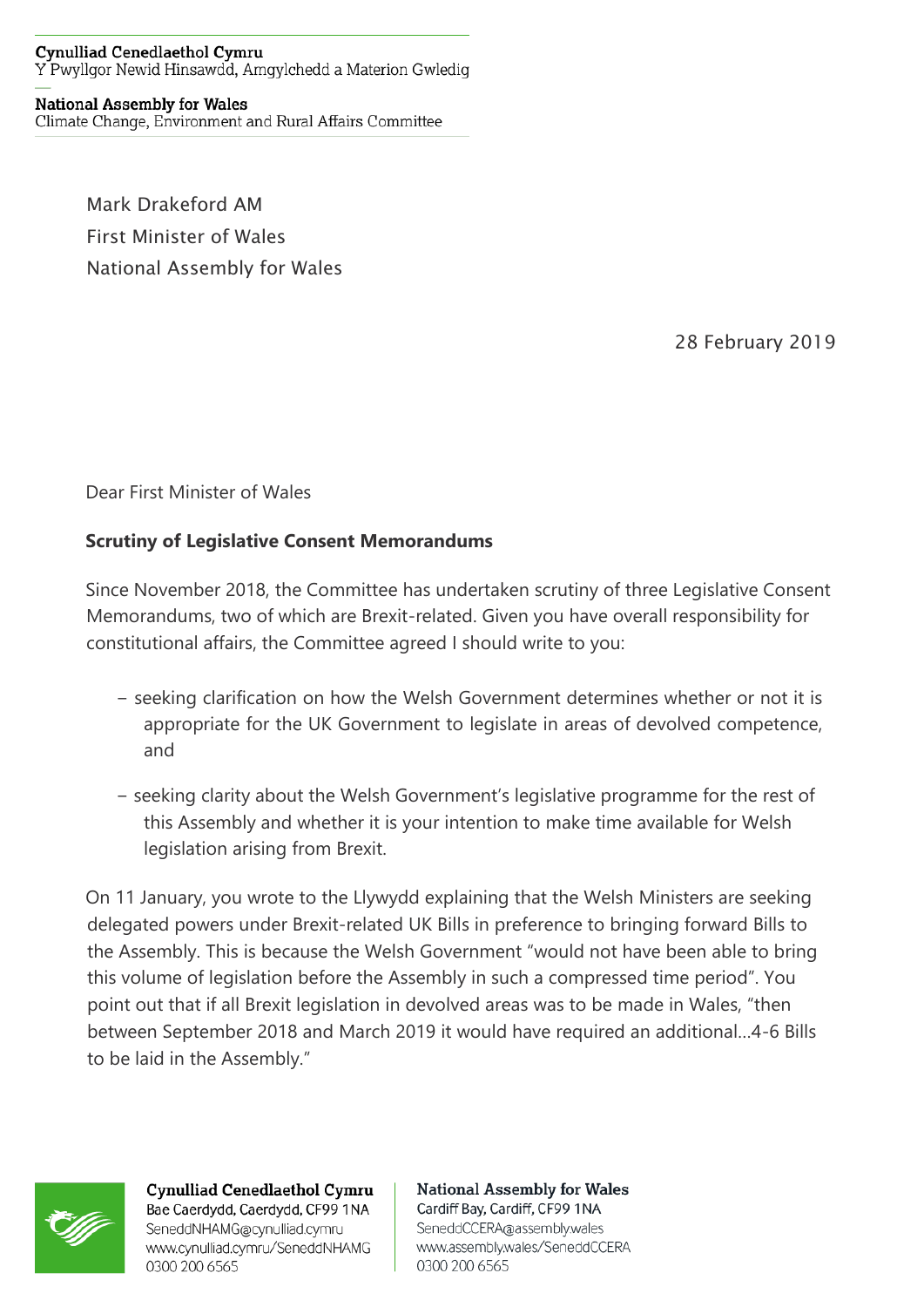We would like to raise a number of points in relation to the above.

Firstly, it appears that this assertion is based on the premise that all of the legislative provisions within these Bills would be required for exit day. We do not believe this is correct. In the case of the UK Agriculture Bill, any legislative gap arising from Brexit would occur after the 2020 CAP scheme year. Consequently, primary legislation is not required by March 2019. Similarly, the UK Fisheries Bill contains provisions that go beyond those necessary to establish a UK common approach before Brexit.

For both UK Bills, it is not necessary for all of their provisions to be passed before Brexit. The provisions that go beyond those necessary to ensure continuity in the immediate post Brexit period could have been captured in Welsh Bills. It is clear, therefore, that there was no requirement for these Bills to be laid in the Assembly before the end of March 2019.

Secondly, during its recent scrutiny of several LCMs, the Committee has found it difficult to discern a rationale for the Welsh Government's decision that it is appropriate for the UK Government to legislate in an area of devolved competence. For example, the Welsh Government has sought to use the UK Agriculture Bill as a vehicle to introduce fundamental and wide-ranging changes to the system of financial support for agriculture. Conversely, the Animal Welfare (Service Animals) Bill includes narrow, non-contentious provisions that could have been brought forward in a Welsh Bill.

**I would be grateful if you could clarify whether the Welsh Government's approach to the use of the Legislative Consent process is underpinned by any principles and, if so, what they may be.** 

**What actions are you planning to take if the UK Agriculture and Fisheries Bills, which you state must be passed by Parliament by the end of March 2019, are not passed by that date?** 

The second matter the Committee wishes to address relates to the Welsh Government's Legislative Programme.

In your predecessor's Statement on the Legislative Programme in July 2018, he gave a commitment "to continue to keep under review the need for Brexit-related Bills over the coming 12 months". He also said that "there has been space created in the legislative programme to ensure that there is room to develop Brexit Bills".